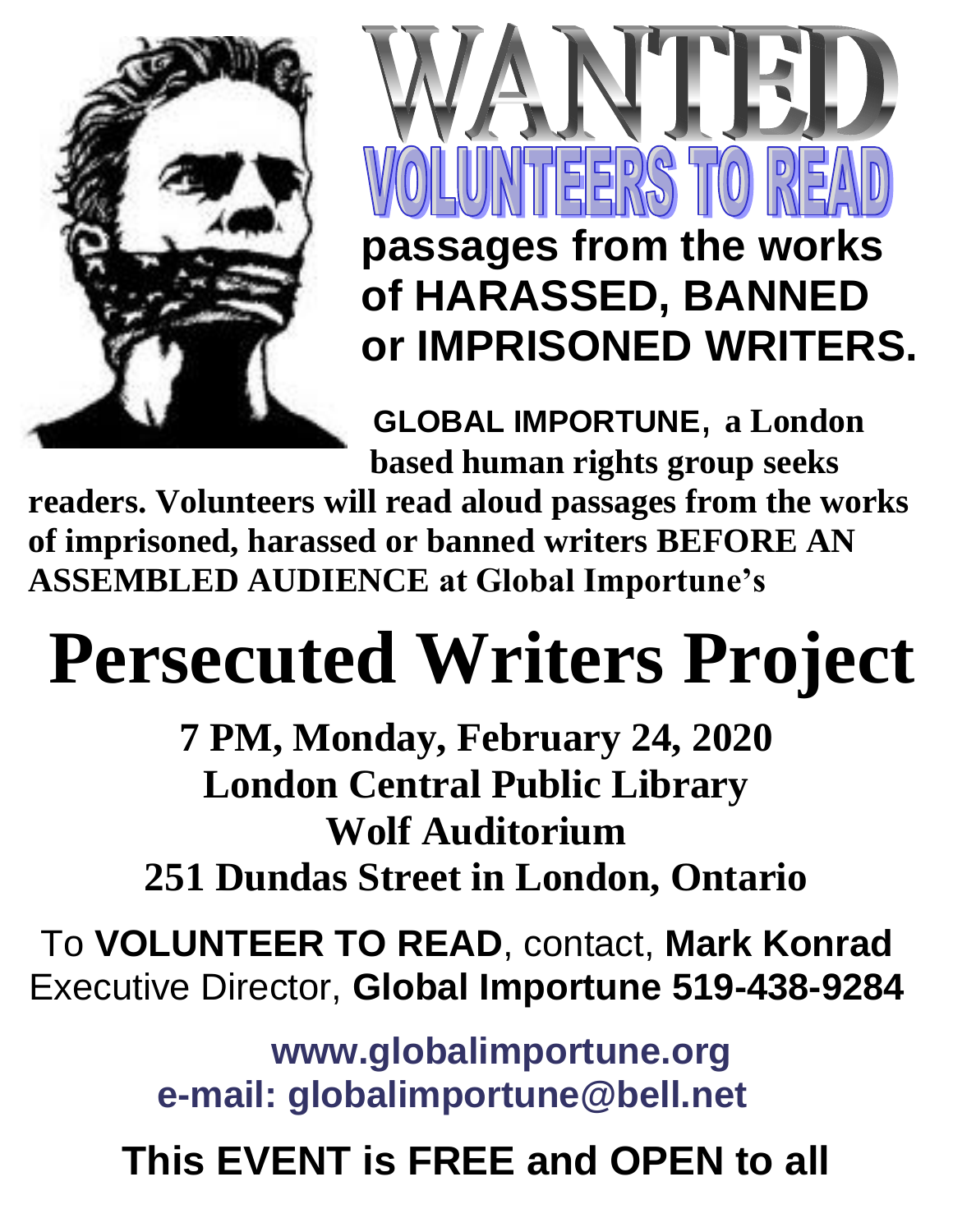

#### **The London Central Public Library celebrates "Freedom to Read Week"**

#### **Global Importune's "Persecuted Writers Project"**

#### **When: Monday, February 24, 2020 from 7:00 PM - 8:30 PM**

#### **Where: London Public Library, Wolf Auditorium 251 Dundas Street, London, Ontario**

**Description:** During Freedom to Read Week, Canadians all across the country celebrated their right to read whatever material they wish.

> Sadly, however there are people in other countries who do not enjoy the same privilege. Some have been and are currently imprisoned merely for their writings and we as a concerned community gather together to give voice to those who can not speak for themselves.

Members of the London community will be reading short passages from the works of imprisoned, harassed or banned writers from around the world.

**Raihan Abir** is the co-author of Bangladesh's controversial pro-atheist book *Philosophy of Disbelief*. Published in 2011, the book has become a potent symbol sparking a wave of murderous violence against secularist in Bangladesh. In 2015, Mr. Abir's co-author, Avijit Roy, was [hacked](https://www.theguardian.com/world/2015/feb/27/american-atheist-blogger-hacked-to-death-in-bangladesh)  [to death](https://www.theguardian.com/world/2015/feb/27/american-atheist-blogger-hacked-to-death-in-bangladesh) on a street in Dhaka, Bangladesh. [The book's two publishers were both](https://www.theguardian.com/world/2015/oct/31/faisal-abedin-deepan-bangladesh-secular-publisher-hacked-to-death)  [attacked;](https://www.theguardian.com/world/2015/oct/31/faisal-abedin-deepan-bangladesh-secular-publisher-hacked-to-death) one managed to survive while the other was killed in his office. Mr. Abir is one of the few people connected to the book who is still alive to talk about it.

 $\leq$  Following Mr. Abri's talk, members of audience will be invited to sign letters of concern on behalf of various Amnesty International persecuted writers.

 **For more Information: Mark Konrad 519-438-9284**

**www.globalimportune.org email: [globalimportune@bell.net](mailto:globalimportune@bell.net)** 

### **This EVENT is FREE and OPEN to the public**